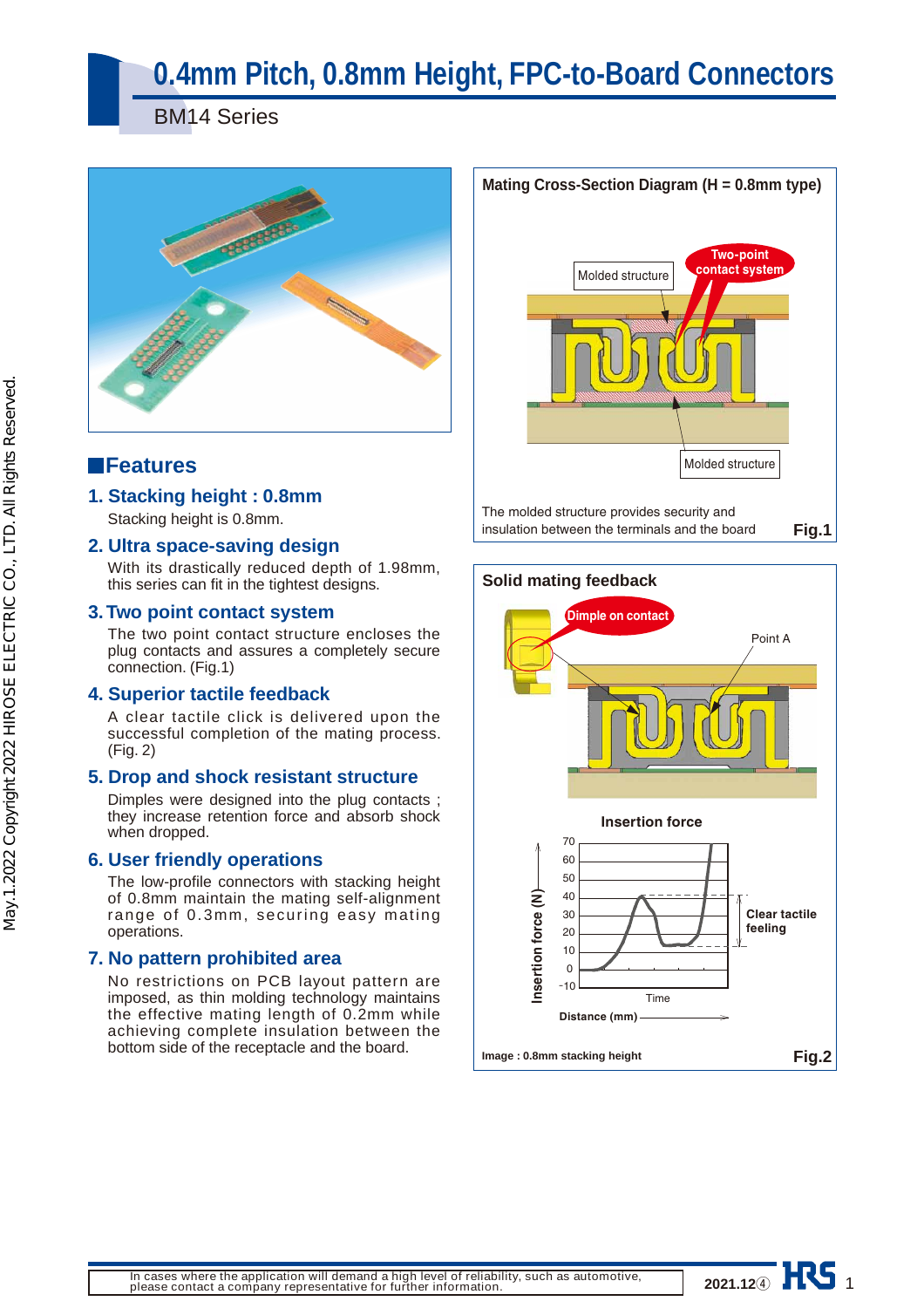### **Product Specifications**

| Current<br>capacity<br>Ratings<br>Rated voltage                                          |                            | 0.3A                                                                                                 | Operating temperature range<br>Operating humidity range |                                                                                           | $-35^{\circ}$ C to $+85^{\circ}$ C (Note 1)<br>20% to 80% RH                                                                                                                                                         |  |
|------------------------------------------------------------------------------------------|----------------------------|------------------------------------------------------------------------------------------------------|---------------------------------------------------------|-------------------------------------------------------------------------------------------|----------------------------------------------------------------------------------------------------------------------------------------------------------------------------------------------------------------------|--|
|                                                                                          |                            | 30V AC, DC                                                                                           | Storage humidity range                                  | Storage temperature range                                                                 | $-10^{\circ}$ C to $+60^{\circ}$ C (Note 2)<br>40% to 70% RH (Note 2)                                                                                                                                                |  |
|                                                                                          | Item                       | Specification                                                                                        |                                                         |                                                                                           | Conditions                                                                                                                                                                                                           |  |
|                                                                                          | 1. Insulation resistance   | Minimum of $500M\Omega$                                                                              |                                                         | 100V DC                                                                                   |                                                                                                                                                                                                                      |  |
|                                                                                          | 2. Withstanding voltage    | No flashover or insulation breakdown                                                                 |                                                         | 100V AC / 1 minute                                                                        |                                                                                                                                                                                                                      |  |
| 3. Contact resistance<br>Maximum of 100m $\Omega$                                        |                            |                                                                                                      | 20mV AC, 1kHz, 1mA                                      |                                                                                           |                                                                                                                                                                                                                      |  |
| 4. Vibration                                                                             |                            | No electrical discontinuity of $1\mu s$ or longer                                                    |                                                         | Frequency: 10 to 55Hz, single amplitude of 0.75mm,<br>2 hours in each of the 3 directions |                                                                                                                                                                                                                      |  |
| 5.Humidity                                                                               |                            | Contact resistance: Maximum of 100m $\Omega$<br>Insulation resistance: Minimum of $25M\Omega$        |                                                         | 96 hours at 40 $\pm 2^{\circ}$ C and humidity of 90 to 95%                                |                                                                                                                                                                                                                      |  |
| 6. Temperature cycle                                                                     |                            | Contact resistance: Maximum of $100 \text{m}\Omega$<br>Insulation resistance: Minimum of $50M\Omega$ | 5 cycles                                                |                                                                                           | Temperature : $-55^{\circ}\text{C} \rightarrow 5$ to $35^{\circ}\text{C} \rightarrow 85^{\circ}\text{C} \rightarrow 5$ to $35^{\circ}\text{C}$<br>Time : $30 \rightarrow 10 \rightarrow 30 \rightarrow 10$ (minutes) |  |
| 7.Durability<br>Contact resistance: Maximum of $100 \text{m}\Omega$<br>(mating/unmating) |                            | 10 mating cycles                                                                                     |                                                         |                                                                                           |                                                                                                                                                                                                                      |  |
| heat                                                                                     | 8. Resistance to soldering | No deformation of components affecting<br>performance                                                |                                                         | Reflow: At the recommended temperature profile<br>Manual soldering: 350°C for 3 seconds   |                                                                                                                                                                                                                      |  |

Note 1 : Includes temperature rise caused by current flow.

Note 2 : The term "storage" here refers to products stored for a long period prior to board mounting and use. The operating temperature and humidity range covers the non-energized condition of connectors after board mounting and the temporary storage conditions during transportation, etc.

### **Materials / Finish**

| Product    | Component | Material        | Color/Finish | <b>Remarks</b> |
|------------|-----------|-----------------|--------------|----------------|
| Receptacle | Insulator | _CP.            | Color: Black | UL94V-0        |
| Header     | Contacts  | Phosphor bronze | Gold plated  |                |

### **Product Number Structure**

Refer to the chart below when determining the product specifications from the product number. Please select from the product numbers listed in this catalog when placing orders.

●**Receptacles / Headers**



| Series name: BM           | 6 Connector style                              |  |  |
|---------------------------|------------------------------------------------|--|--|
| 2 Series No.: 14          | DS : Double-row receptacle                     |  |  |
| <b>8</b> Configuration    | DP: Double-row plug                            |  |  |
| B: With metal fittings    | Contact pitch: 0.4mm                           |  |  |
| C: Without metal fittings | <sup>8</sup> Termination type                  |  |  |
| 4 Stacking heights: 0.8mm | V: SMT vertical mount                          |  |  |
| 5 Number of contacts :    | <sup>9</sup> Packaging                         |  |  |
|                           | (51): Embossed tape packaging (8,000 pcs/reel) |  |  |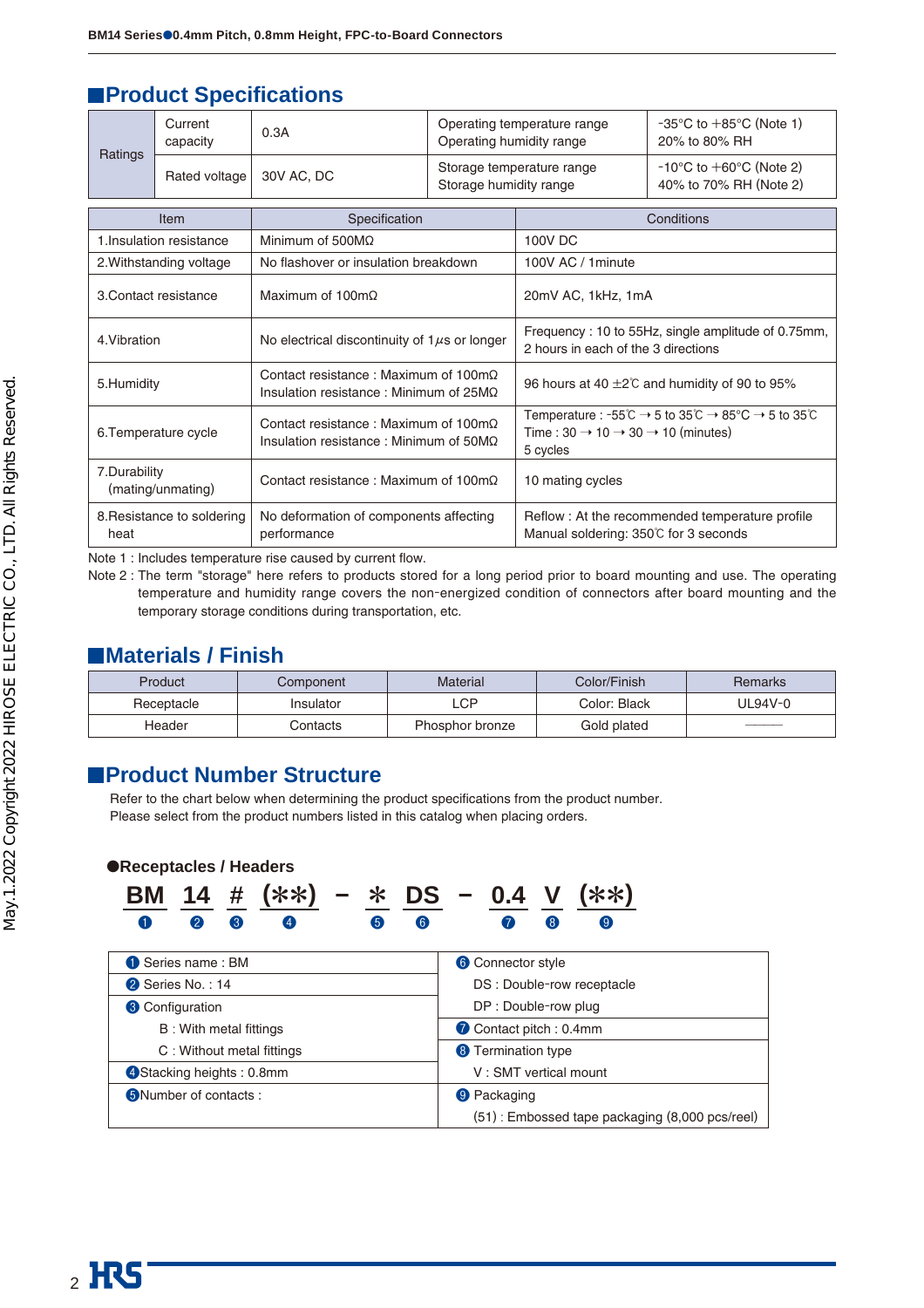### **H = 0.8mm Receptacle**





### **Recommended PCB layout (H = 0.8mm)**

**With metal fittings Without metal fittings**



#### **• With metal fittings CONSERVITY CONSERVITY CONSERVATION Unit : mm**

| Part No.                 | HRS No.       | No. of Contacts | A     | B    | C    |
|--------------------------|---------------|-----------------|-------|------|------|
| BM14B(0.8)-10DS-0.4V(51) | 684-8003-5 51 | 10              | 4.48  | 2.4  | 1.6  |
| BM14B(0.8)-12DS-0.4V(51) | 684-8041-4 51 | 12              | 4.88  | 2.8  | 2.0  |
| BM14B(0.8)-20DS-0.4V(51) | 684-8004-8 51 | 20              | 6.48  | 4.4  | 3.6  |
| BM14B(0.8)-24DS-0.4V(51) | 684-8005-0 51 | 24              | 7.28  | 5.2  | 4.4  |
| BM14B(0.8)-30DS-0.4V(51) | 684-8006-0 51 | 30              | 8.48  | 6.4  | 5.6  |
| BM14B(0.8)-34DS-0.4V(51) | 684-8007-651  | 34              | 9.28  | 7.2  | 6.4  |
| BM14B(0.8)-40DS-0.4V(51) | 684-8008-9 51 | 40              | 10.48 | 8.4  | 7.6  |
| BM14B(0.8)-50DS-0.4V(51) | 684-8009-1 51 | 50              | 12.48 | 10.4 | 9.6  |
| BM14B(0.8)-60DS-0.4V(51) | 684-8001-051  | 60              | 14.48 | 12.4 | 11.6 |
|                          |               |                 |       |      |      |

#### ● Without metal fittings **■Without metal fittings**

|               |                 |       | <u>UIIIL IIIII</u> |
|---------------|-----------------|-------|--------------------|
| HRS No.       | No. of Contacts | A     | в                  |
| 684-8017-0 51 | 14              | 4.48  | 2.4                |
| 684-8039-2 51 | 16              | 4.88  | 2.8                |
| 684-8018-2 51 | 24              | 6.48  | 4.4                |
| 684-8020-4 51 | 34              | 8.48  | 6.4                |
| 684-8022-0 51 | 44              | 10.48 | 8.4                |
| 684-8023-2 51 | 54              | 12.48 | 10.4               |
| 684-8024-5 51 | 64              | 14.48 | 12.4               |
|               |                 |       |                    |

Note 1 : Please place orders in full reel quantities.

Note 2 : The only difference between "with metal fittings" and "without metal fittings" is that the contacts at the four corners will be used as reinforcing metal fittings or signal contacts. There is no difference in the performance or dimensions of the connector.

Note 3 : This connector is NOT polarized.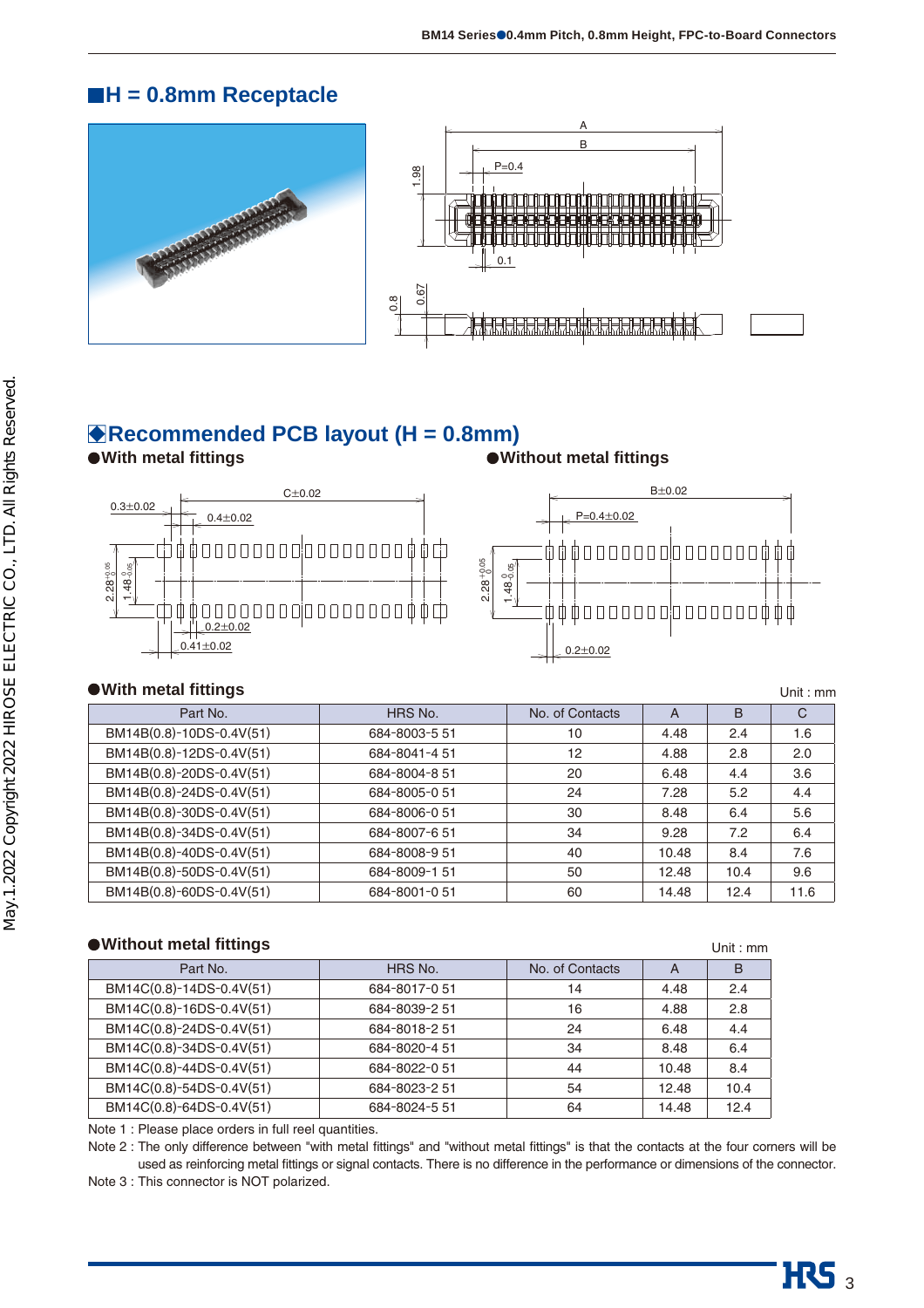### **Header**





### **Recommended PCB layout**



**With metal fittings Without metal fittings**



#### ● With metal fittings **Department of the Unit : mm** Department of the Unit : mm Department of the Unit : mm Department of the Unit : mm Department of the Unit : mm Department of the Unit : mm Department of the Unit : mm D

| Part No.                 | HRS No.       | No. of Contacts | A     | В    | C    |
|--------------------------|---------------|-----------------|-------|------|------|
| BM14B(0.8)-10DP-0.4V(51) | 684-8010-051  | 10              | 3.66  | 2.4  | 1.6  |
| BM14B(0.8)-12DP-0.4V(51) | 684-8042-751  | 12              | 4.06  | 2.8  | 2.0  |
| BM14B(0.8)-20DP-0.4V(51) | 684-8011-351  | 20              | 5.66  | 4.4  | 3.6  |
| BM14B(0.8)-24DP-0.4V(51) | 684-8012-6 51 | 24              | 6.46  | 5.2  | 4.4  |
| BM14B(0.8)-30DP-0.4V(51) | 684-8013-9 51 | 30              | 7.66  | 6.4  | 5.6  |
| BM14B(0.8)-34DP-0.4V(51) | 684-8014-151  | 34              | 8.46  | 7.2  | 6.4  |
| BM14B(0.8)-40DP-0.4V(51) | 684-8015-4 51 | 40              | 9.66  | 8.4  | 7.6  |
| BM14B(0.8)-50DP-0.4V(51) | 684-8016-751  | 50              | 11.66 | 10.4 | 9.6  |
| BM14B(0.8)-60DP-0.4V(51) | 684-8002-2 51 | 60              | 13.66 | 12.4 | 11.6 |

#### ● Without metal fittings **■ Without metal fittings**

|                          |               |                 |       | <u>UIIIL.IIII</u> |
|--------------------------|---------------|-----------------|-------|-------------------|
| Part No.                 | HRS No.       | No. of Contacts | A     | в                 |
| BM14C(0.8)-14DP-0.4V(51) | 684-8025-8 51 | 14              | 3.66  | 2.4               |
| BM14C(0.8)-16DP-0.4V(51) | 684-8040-151  | 16              | 4.06  | 2.8               |
| BM14C(0.8)-24DP-0.4V(51) | 684-8026-0 51 | 24              | 5.66  | 4.4               |
| BM14C(0.8)-34DP-0.4V(51) | 684-8028-6 51 | 34              | 7.66  | 6.4               |
| BM14C(0.8)-44DP-0.4V(51) | 684-8030-8 51 | 44              | 9.66  | 8.4               |
| BM14C(0.8)-54DP-0.4V(51) | 684-8031-051  | 54              | 11.66 | 10.4              |
| BM14C(0.8)-64DP-0.4V(51) | 684-8032-3 51 | 64              | 13.66 | 12.4              |

Note 1 : Please place orders in full reel quantities.

Note 2 : The only difference between "with metal fittings" and "without metal fittings" is that the contacts at the four corners will be used as reinforcing metal fittings or signal contacts. There is no difference in the performance or dimensions of the connector.

Note 3 : This connector is NOT polarized.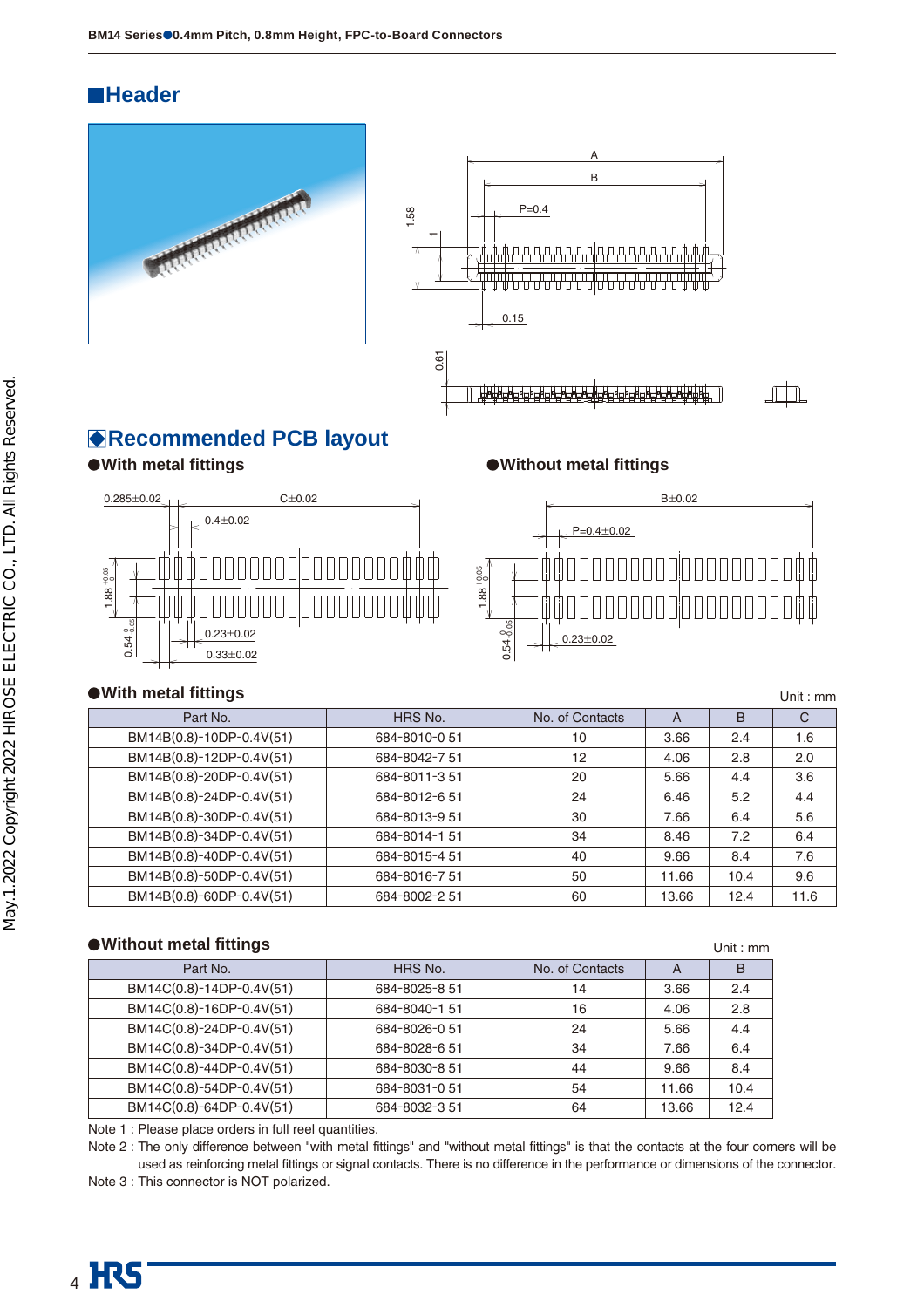### **Embossed Carrier Tape Dimensions : H = 0.8mm (JIS C 0806 Compliant)**

#### **Receptacle**



#### **Without pick-and-place tape Unit: mm**

| Part No.                 | A  | в    | C     | D    | F    | F    |    |  |     |      |     |
|--------------------------|----|------|-------|------|------|------|----|--|-----|------|-----|
| BM14B(0.8)-10DS-0.4V(51) |    |      |       | 2.58 | 4.7  |      |    |  |     |      |     |
| BM14B(0.8)-12DS-0.4V(51) |    |      |       |      |      |      | 16 |  | 7.5 | 2.98 | 5.1 |
| BM14B(0.8)-20DS-0.4V(51) |    |      | 4.58  | 6.7  |      |      |    |  |     |      |     |
| BM14B(0.8)-24DS-0.4V(51) |    |      | 5.38  | 7.5  |      |      |    |  |     |      |     |
| BM14B(0.8)-30DS-0.4V(51) |    |      | 6.58  | 8.7  |      |      |    |  |     |      |     |
| BM14B(0.8)-34DS-0.4V(51) |    |      | 7.38  | 9.5  |      |      |    |  |     |      |     |
| BM14B(0.8)-40DS-0.4V(51) | 24 | 11.5 | 8.58  | 10.7 | 25.5 | 29.5 |    |  |     |      |     |
| BM14B(0.8)-50DS-0.4V(51) |    |      | 10.58 | 12.7 |      |      |    |  |     |      |     |
| BM14B(0.8)-60DS-0.4V(51) |    |      | 12.58 | 14.7 |      |      |    |  |     |      |     |

Unit : mm

| Part No.                 | A  | в    | C     | D    | F    |      |
|--------------------------|----|------|-------|------|------|------|
| BM14C(0.8)-14DS-0.4V(51) |    |      | 2.58  | 4.7  |      |      |
| BM14C(0.8)-16DS-0.4V(51) | 16 | 7.5  | 2.98  | 5.1  | 17.5 | 21.5 |
| BM14C(0.8)-24DS-0.4V(51) |    |      | 4.58  | 6.7  |      |      |
| BM14C(0.8)-34DS-0.4V(51) |    |      | 6.58  | 8.7  |      |      |
| BM14C(0.8)-44DS-0.4V(51) | 24 |      | 8.58  | 10.7 |      | 29.5 |
| BM14C(0.8)-54DS-0.4V(51) |    | 11.5 | 10.58 | 12.7 | 25.5 |      |
| BM14C(0.8)-64DS-0.4V(51) |    |      | 12.58 | 14.7 |      |      |

## **Reel Dimensions**

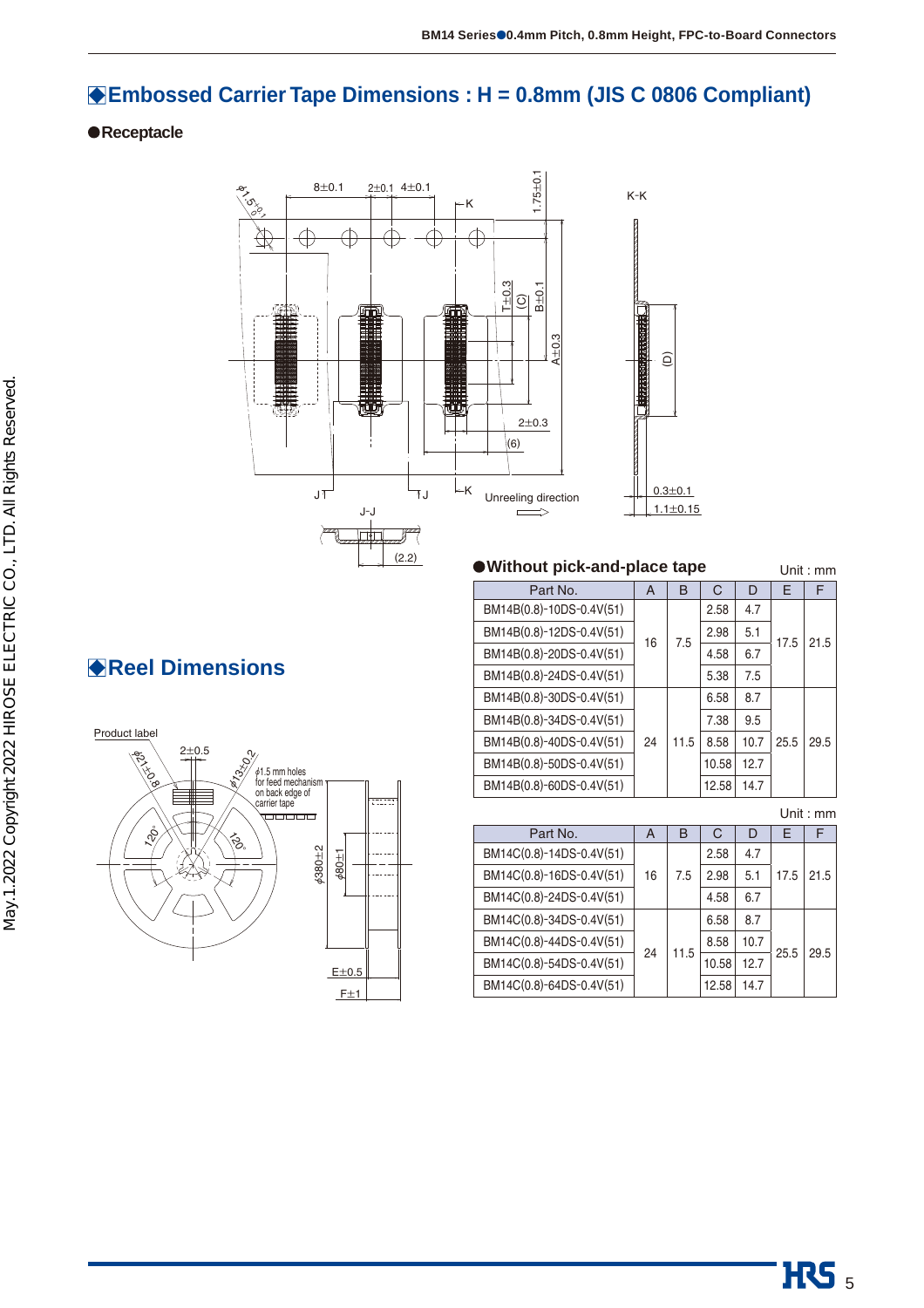#### **Header**



### **Reel Dimensions**



#### **Without pick-and-place tape** Unit : mm

| $\ldots$                |           |      |       |       | <u>UIIIL.IIIII</u> |      |
|-------------------------|-----------|------|-------|-------|--------------------|------|
| Part No.                | A         | в    | C     | D     | F                  | F    |
| BM14B(**)-10DP-0.4V(51) | 12        | 5.5  |       | 3.68  | 13.5               | 17.5 |
| BM14B(**)-12DP-0.4V(51) |           |      |       | 4.28  |                    |      |
| BM14B(**)-20DP-0.4V(51) | 7.5<br>16 |      | 2.77  | 5.88  | 17.5               | 21.5 |
| BM14B(**)-24DP-0.4V(51) |           | 3.57 | 6.68  |       |                    |      |
| BM14B(**)-30DP-0.4V(51) |           |      | 4.77  | 7.88  |                    |      |
| BM14B(**)-34DP-0.4V(51) |           |      | 5.57  | 8.68  |                    |      |
| BM14B(**)-40DP-0.4V(51) | 24        | 11.5 | 6.77  | 9.88  | 25.5               | 29.5 |
| BM14B(**)-50DP-0.4V(51) |           |      | 8.77  | 11.88 |                    |      |
| BM14B(**)-60DP-0.4V(51) |           |      | 10.77 | 13.88 |                    |      |

Unit : mm

| Part No.                | A  | B    | C    | D     | F     | F    |
|-------------------------|----|------|------|-------|-------|------|
| BM14C(**)-14DP-0.4V(51) | 12 | 5.5  |      | 3.68  | 13.5  |      |
| BM14C(**)-16DP-0.4V(51) |    |      |      | 4.28  |       | 17.5 |
| BM14C(**)-24DP-0.4V(51) | 16 | 7.5  | 2.77 | 5.88  | 17.5  | 21.5 |
| BM14C(**)-34DP-0.4V(51) |    |      | 4.77 | 7.88  |       |      |
| BM14C(**)-44DP-0.4V(51) |    | 11.5 | 6.77 | 9.88  | 25.5  | 29.5 |
| BM14C(**)-54DP-0.4V(51) | 24 |      | 8.77 | 11.88 |       |      |
| BM14C(**)-64DP-0.4V(51) |    |      |      | 10.77 | 13.88 |      |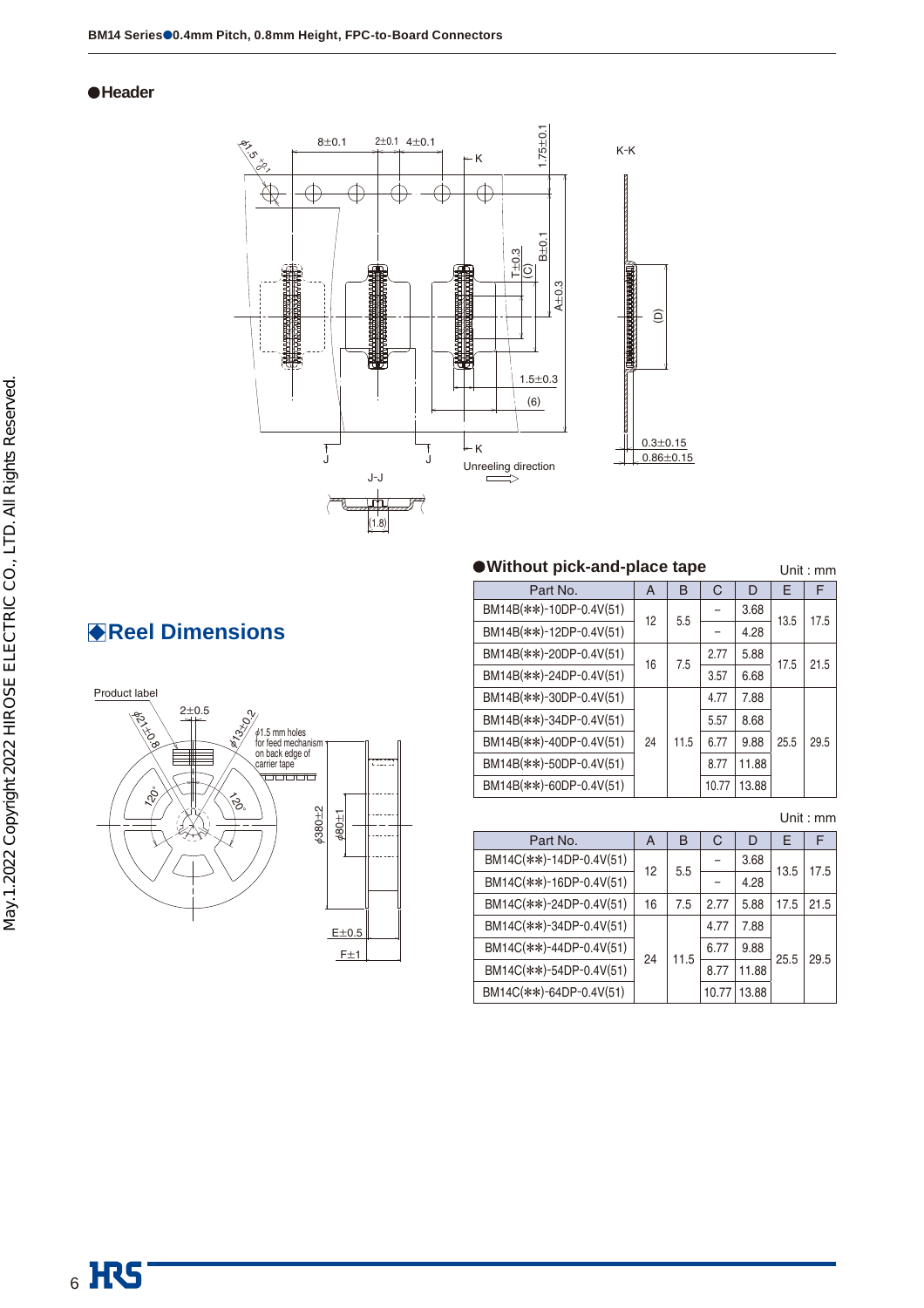$HSS<sub>7</sub>$ 

### **Usage Recommendations**

| 1. Recommended solder profile     |                                                                                                                                                                 |  |  |  |  |
|-----------------------------------|-----------------------------------------------------------------------------------------------------------------------------------------------------------------|--|--|--|--|
|                                   | Temperature(°C)                                                                                                                                                 |  |  |  |  |
|                                   | 250℃<br>250 <sub>1</sub>                                                                                                                                        |  |  |  |  |
|                                   | 220℃ -                                                                                                                                                          |  |  |  |  |
|                                   | Maximum of<br>200<br>60 seconds                                                                                                                                 |  |  |  |  |
|                                   | 180°C                                                                                                                                                           |  |  |  |  |
|                                   | 150 150℃                                                                                                                                                        |  |  |  |  |
|                                   |                                                                                                                                                                 |  |  |  |  |
|                                   | 90 to 120 sec<br>100                                                                                                                                            |  |  |  |  |
|                                   |                                                                                                                                                                 |  |  |  |  |
|                                   | 50                                                                                                                                                              |  |  |  |  |
|                                   | Room<br>temperature                                                                                                                                             |  |  |  |  |
|                                   | 0<br>100<br>250<br>50<br>150<br>200<br>300                                                                                                                      |  |  |  |  |
|                                   | Heating time (sec)                                                                                                                                              |  |  |  |  |
|                                   |                                                                                                                                                                 |  |  |  |  |
|                                   | [Conditions]<br>1. Peak temperature : 250°C                                                                                                                     |  |  |  |  |
|                                   | 2. Heating part : 220°C or more, 60 seconds or less                                                                                                             |  |  |  |  |
|                                   | 3. Preheating part: 150 to 180°C, 90 to 120 seconds                                                                                                             |  |  |  |  |
|                                   | 4. Cycle: Maximum of 2 cycles<br>Note 1 : The temperatures indicated are the surface temperatures of a printed circuit                                          |  |  |  |  |
|                                   | board at the points of contact with the terminals.                                                                                                              |  |  |  |  |
| 2. Recommended manual soldering   | Manual soldering: $340 \pm 10^{\circ}$ C for 3 seconds                                                                                                          |  |  |  |  |
|                                   | $H = 0.8$ mm for DP and DS                                                                                                                                      |  |  |  |  |
| 3. Recommended screen thickness   | Thickness: 0.1mm                                                                                                                                                |  |  |  |  |
| and open area ratio (Pattern area | Open area ratio : DP 0.1mm 95%, DS 0.1mm 95%<br>$H = 1.3$ mm for DP and DS                                                                                      |  |  |  |  |
| ratio)                            | Thickness: 0.1mm                                                                                                                                                |  |  |  |  |
|                                   | Open area ratio : DP 0.1mm 95%, DS 0.1mm 95%                                                                                                                    |  |  |  |  |
| 4. Board warpage                  | Maximum of 0.02mm at the connector center, with both ends of the connector as<br>reference points                                                               |  |  |  |  |
| 5. Cleaning conditions            | Cleaning is not recommended for this connector. Cleaning agents can deteriorate the<br>mechanical operation and the environmental resistance of this connector. |  |  |  |  |
| 6. Precautions                    | ■Do not mate or unmate these connectors until they are mounted, failure to follow                                                                               |  |  |  |  |
|                                   | this precaution can lead to deformation or damage to these connectors.                                                                                          |  |  |  |  |
|                                   | Provide another form of support to the PCB, this connector was not designed to be                                                                               |  |  |  |  |
|                                   | the main form of support.<br>When mating/un-mating, do not twist or lift by the corners. It may cause damage or                                                 |  |  |  |  |
|                                   | deformation.                                                                                                                                                    |  |  |  |  |
|                                   | Do not apply excessive amounts of flux as it may cause excess solder and flux                                                                                   |  |  |  |  |
|                                   | wicking.<br>There may be a slight variance in the color of the molding between production lots,                                                                 |  |  |  |  |
|                                   | this variance will not affect the performance of the connector.                                                                                                 |  |  |  |  |
|                                   | Refer to the next page for the handling precautions when mating and unmating the<br>connectors.                                                                 |  |  |  |  |
|                                   | If the connector becomes disconnected due to impact, a fall or a counterforce to                                                                                |  |  |  |  |
|                                   | the FPC, it may be necessary to hold the connector in place with an addition to the                                                                             |  |  |  |  |
|                                   | device's case or other cushioning material to hold the connector in place.                                                                                      |  |  |  |  |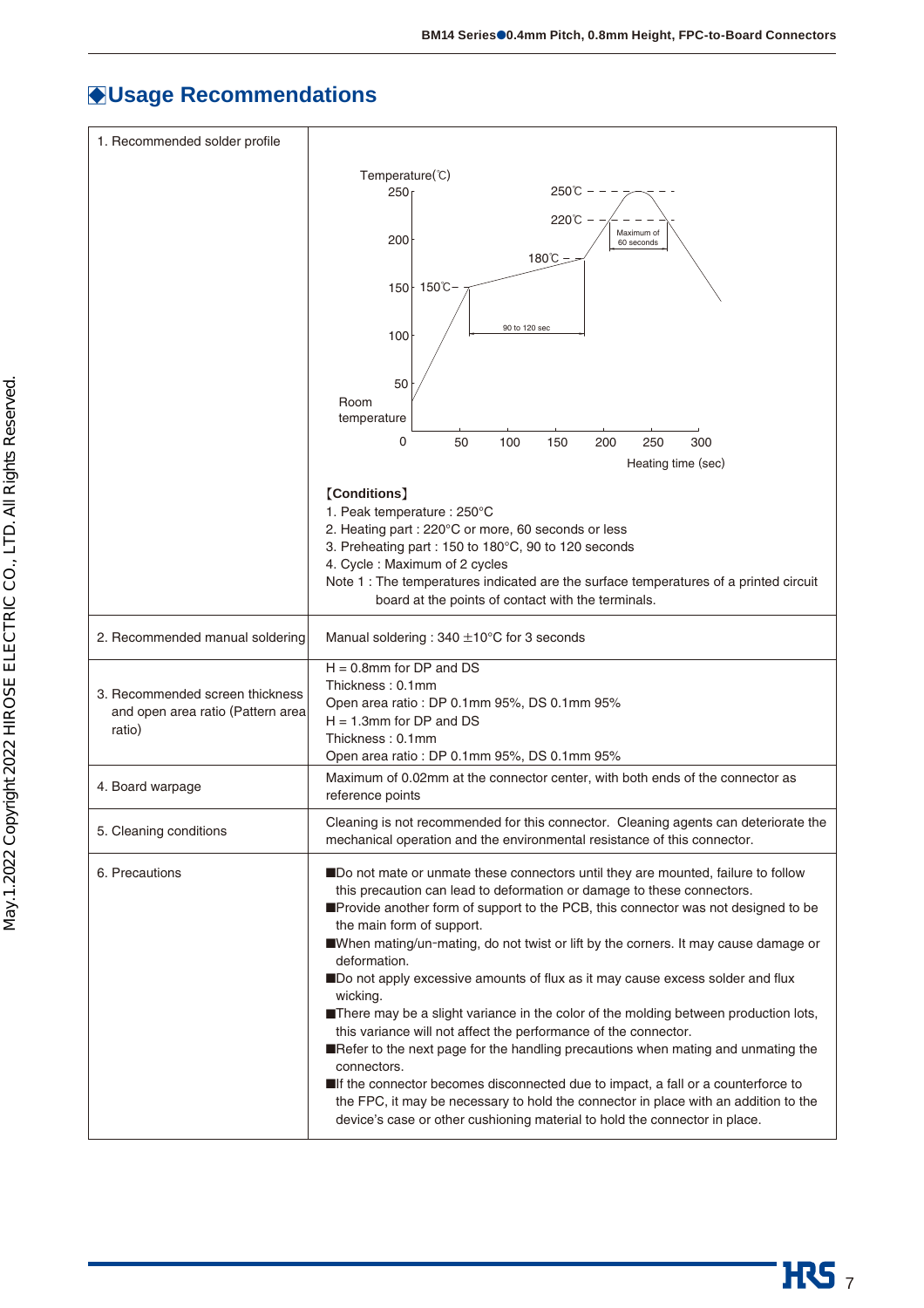### **Handling precautions when mating**